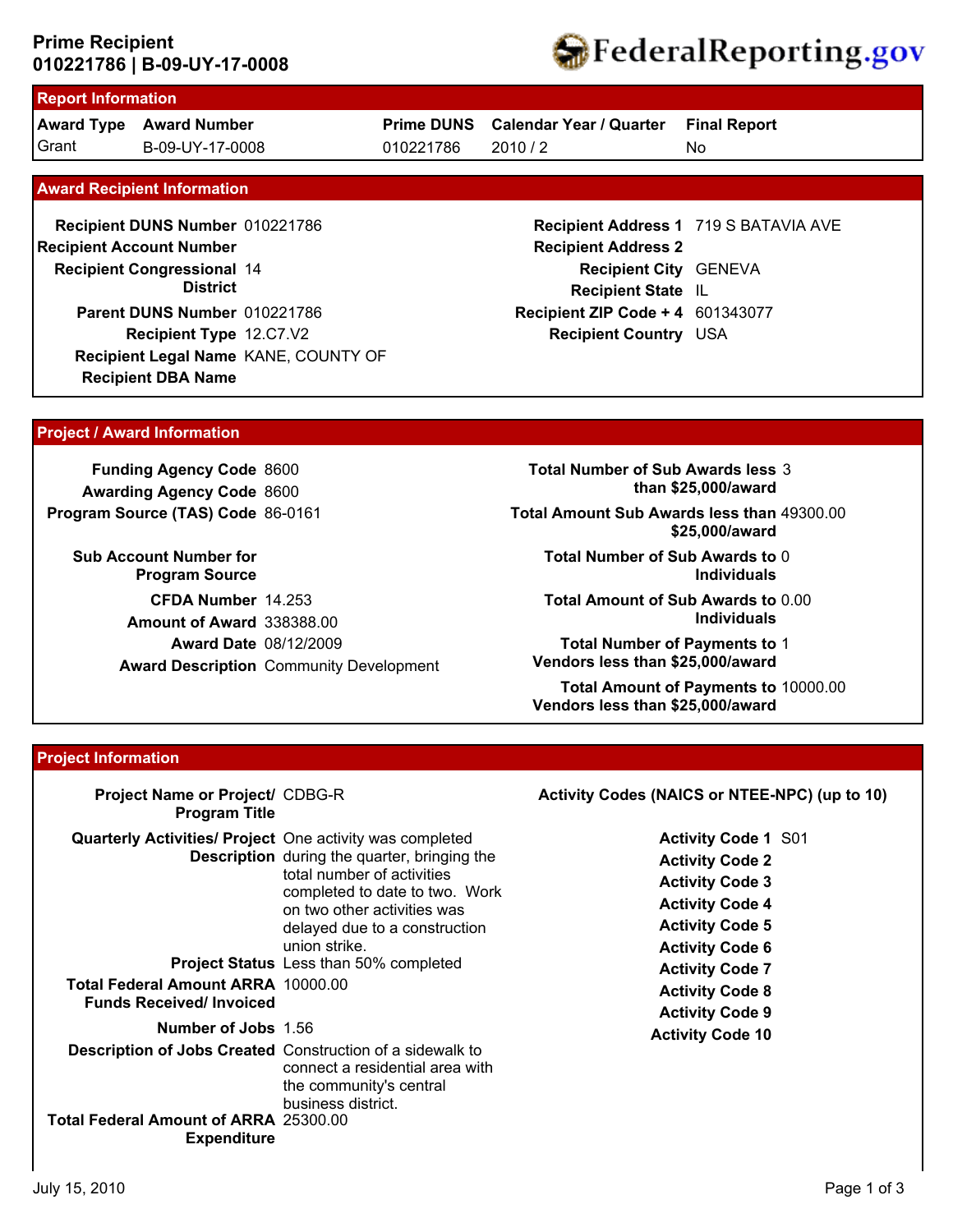# **010221786 | B-09-UY-17-0008 Prime Recipient**



| <b>Report Information</b> |                                                                  |                                               |                                           |                                |                     |
|---------------------------|------------------------------------------------------------------|-----------------------------------------------|-------------------------------------------|--------------------------------|---------------------|
|                           | <b>Award Type Award Number</b>                                   |                                               | <b>Prime DUNS</b>                         | <b>Calendar Year / Quarter</b> | <b>Final Report</b> |
| Grant                     | B-09-UY-17-0008                                                  |                                               | 010221786                                 | 2010/2                         | No                  |
|                           | Total Federal ARRA 15300.00<br><b>Infrastructure Expenditure</b> |                                               |                                           |                                |                     |
|                           | Infrastructure Purpose and Construction of a sidewalk to         | the community's central<br>business district. | Rationale connect a residential area with |                                |                     |
|                           |                                                                  |                                               |                                           |                                |                     |